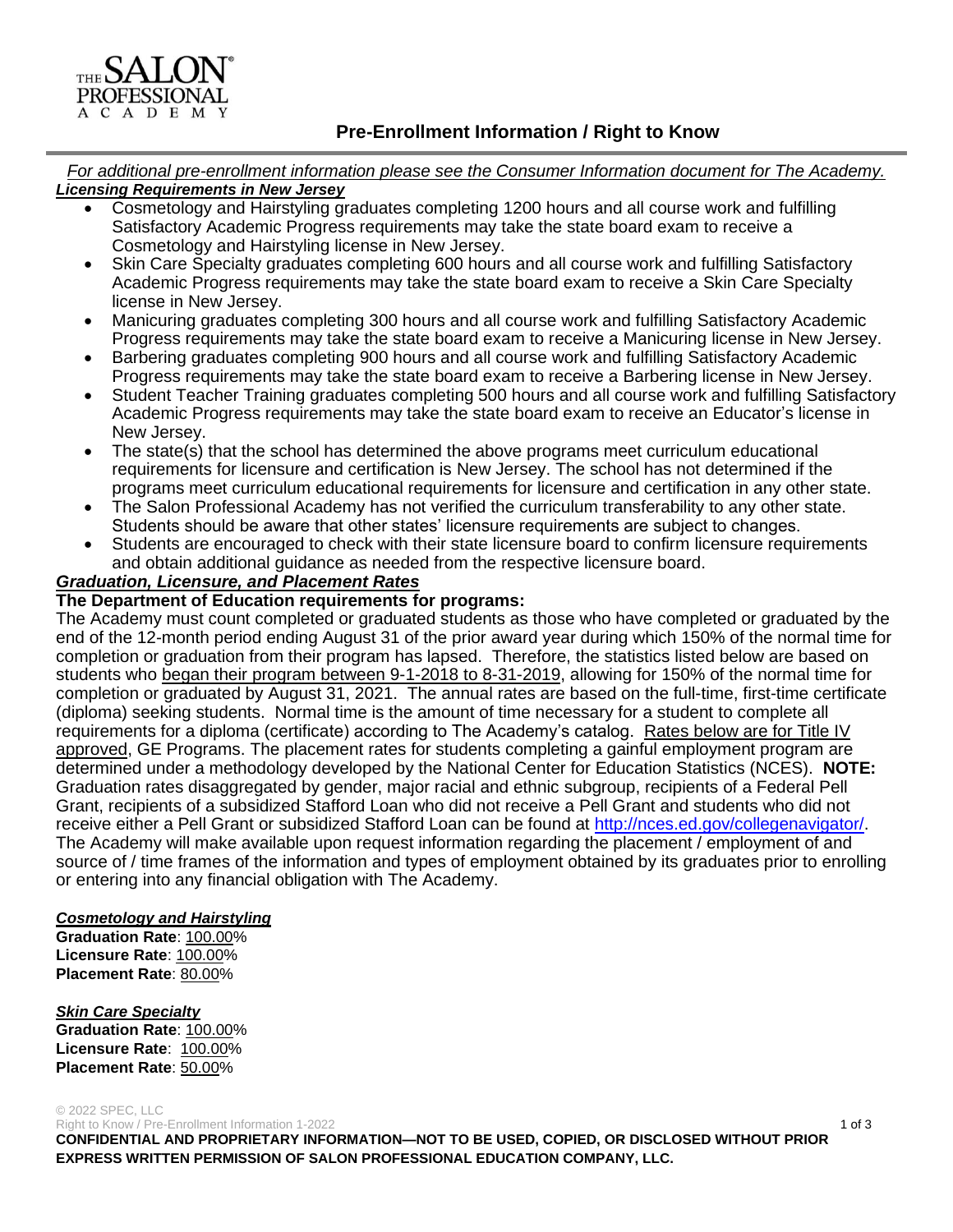### **Accreditation reporting time frames of 1-1-2020 to 12-31-2020.**

**Statistics below are from the most recent NACCAS Annual Report based on the calendar year 2020. Below are the rates and verbiage according to NACCAS regulations.** Minimum outcomes thresholds: *The Graduation Rate* is based on all students scheduled to graduate the program in 2021. Of those students scheduled to graduate in 2021, the percentage that actually graduated before November 30, 2021. The scheduled graduation date is derived from a student's most recent contract end date taking into account all leave of absences, schedule changes and re-enrollments. A student may count as a graduate if they have completed all applicable graduation requirements at The Academy. *The Licensure Rate* is based on graduates from the 2021 graduation cohort who sat for all required parts of the licensure exam prior to 11-30-2021. A student in the licensure cohort may count as a "pass" if they have passed all required portions of the national/state examination prior to 11-30-2021. *The Placement Rate* is based on a graduate who is or has been employed in a field for which their training prepared them (i.e., in a position within the beauty and wellness industry that directly relates to their field of training) after graduation and prior to November 30, 2021. Graduates who obtain temporary positions (i.e., positions where there is an expectation prior to the graduate's hire that the employment relationship between the employer and graduate will not last more than one month) are not considered placed.

#### *Cosmetology and Hairstyling*

**Graduation Rate**: 88.89% **Licensure Rate**: 85.71% **Placement Rate**: 100.00% *Skin Care Specialty* **Graduation Rate**: 93.55% **Licensure Rate**: 100.00% **Placement Rate**: 100.00% *Manicuring* **Graduation Rate**: 100.00% **Licensure Rate**: 100.00% **Placement Rate**: 100.00% *Barbering* **Graduation Rate**: 0% **Licensure Rate**: 0% **Placement Rate**: 0% *Student Teacher Training* **Graduation Rate**:100.00% **Licensure Rate**: 0.00% **Placement Rate**: 0.00%

#### **Accreditation requires disclosure of combined rates of all programs**

Combined graduation rate is 92.00%, combined licensure rate is 92.86%, combined placement rate is 100.00%.

**Gender Policy** The Academy does not discriminate on the basis of sex, age, race, color, religion, disability, national origin, or ethnic origin in admitting students nor does it recruit students already attending or admitted to another school offering similar programs of study. The enrollment in our industry is primarily female, however; gender is not considered in any factor of enrollment and has no bearing on admitting financial aid or non-financial aid students.

#### **Vaccination Policy**

The Academy does not require vaccination records for admittance to The Academy. Because we respect the rights and decisions of all parties concerning childhood vaccines, we do not require these records for admittance.

The Academy does not require vaccination records for admittance to The Academy. Because we respect the rights and decisions of all parties concerning childhood vaccines, we do not require these records for admittance.

#### *Physical Demands Placed On the Body*

There are physical demands placed on the body in most careers. Care must be taken to protect your back, legs, and feet. One way to do this is strength training to enhance your back, abdomen, and leg muscles.

#### © 2022 SPEC, LLC

Right to Know / Pre-Enrollment Information 1-2022 2 of 3 2 of 3

**CONFIDENTIAL AND PROPRIETARY INFORMATION—NOT TO BE USED, COPIED, OR DISCLOSED WITHOUT PRIOR EXPRESS WRITTEN PERMISSION OF SALON PROFESSIONAL EDUCATION COMPANY, LLC.**